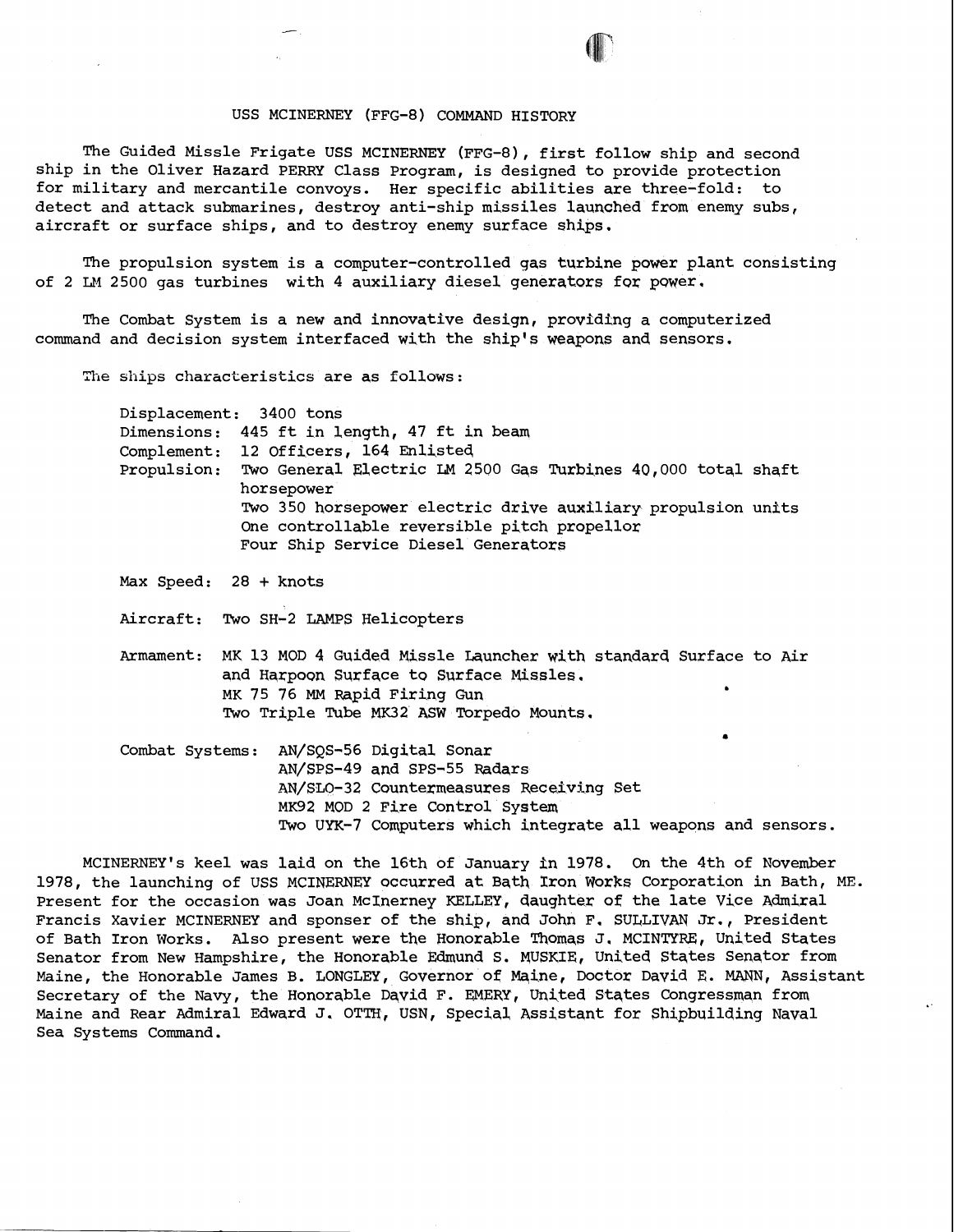The MCINERNEY's precommissioning crew was divided into groups, the unit which comprised about 35 percent of the total crew, assembled in Ju2y of **1279** qt Bath Iron Works, Bath, ME. The unit worked closely with the Fleet Introduction Team which was already established at Bath for the FPG-7 Class Shtps, to witness tests of machinery and equipment, and became familiar with the details of operating the ship and its equipment, and served as on-the-iob instructors for the detail. The Prospective equipment, and served as on-the-job instructors for the detail. Commanding Officer (PCO) assumed command of the pre-comm unit.

The balance of the crew (detail) consisted of the men who were ordered **to** MCINERNEY via Fleet Training Center, U. S. Naval Station, Norfolk, VA, That group underwent extensive formal training at various school commands in the Tidewater area. The Prospective Executive Officer (PXO) remained with the Balance Crew, assuming the responsibility for the training received.

Builders Trials commenced on the 25th of September 1979, with the ship operating under BIW control off the Coast of Maine, Final evaluation of machinery and Combat Systems was accomplished by the yard at that time.

The MCINERNEY completed final acceptance trials on the 2nd of October 1979 before the Navy Board of Inspection and Survey, headed by Admiral BULKELEY. Deficiencies were identified at that time by the Navy Board and alterations were immediately started to improve these areas.

The detail arrived from Norfolk, **VA** on the 18th of November 1979 to begin training and learn their way around the ship.

On 19 November 1979, the **USS MCXNERNEY** was delivered by **BIW** to the **U.** S. Navy in a small ceremony on board. The first prodqction model of the new frigate class was delivered llweeks ahead of schedule and 5 million dollars below cost.

e~ the 7th of Decemhzr 1973, the Propulsion Examination **Zcard of** SURFWIT (PEE) arrived and conducted Phase I of the bight Off Examination (LOE) on the Engineering Department. All areas were satisfactoily completed.

Commissioning of the USS MCINERNEY (FFG-8) occurred on 15 December 1979 amid military fanfare and many dignataries. The USS MCINERNEY formally joined the Navy two years to the month after the commissioning of the prototype leader of the class, the Oliver Hazard PERRY (FFG-7).

Present for the ceremony were the sponser and her family, Joan McInerney KELLEY, Vice Admiral MCINERNEY's son Robert MCINERNEY, grandson Philip MCINERNEY and granddaughter Caroline KELLEY.

Keynote speaker was Secretary of the Navy Edward HIDALGO,